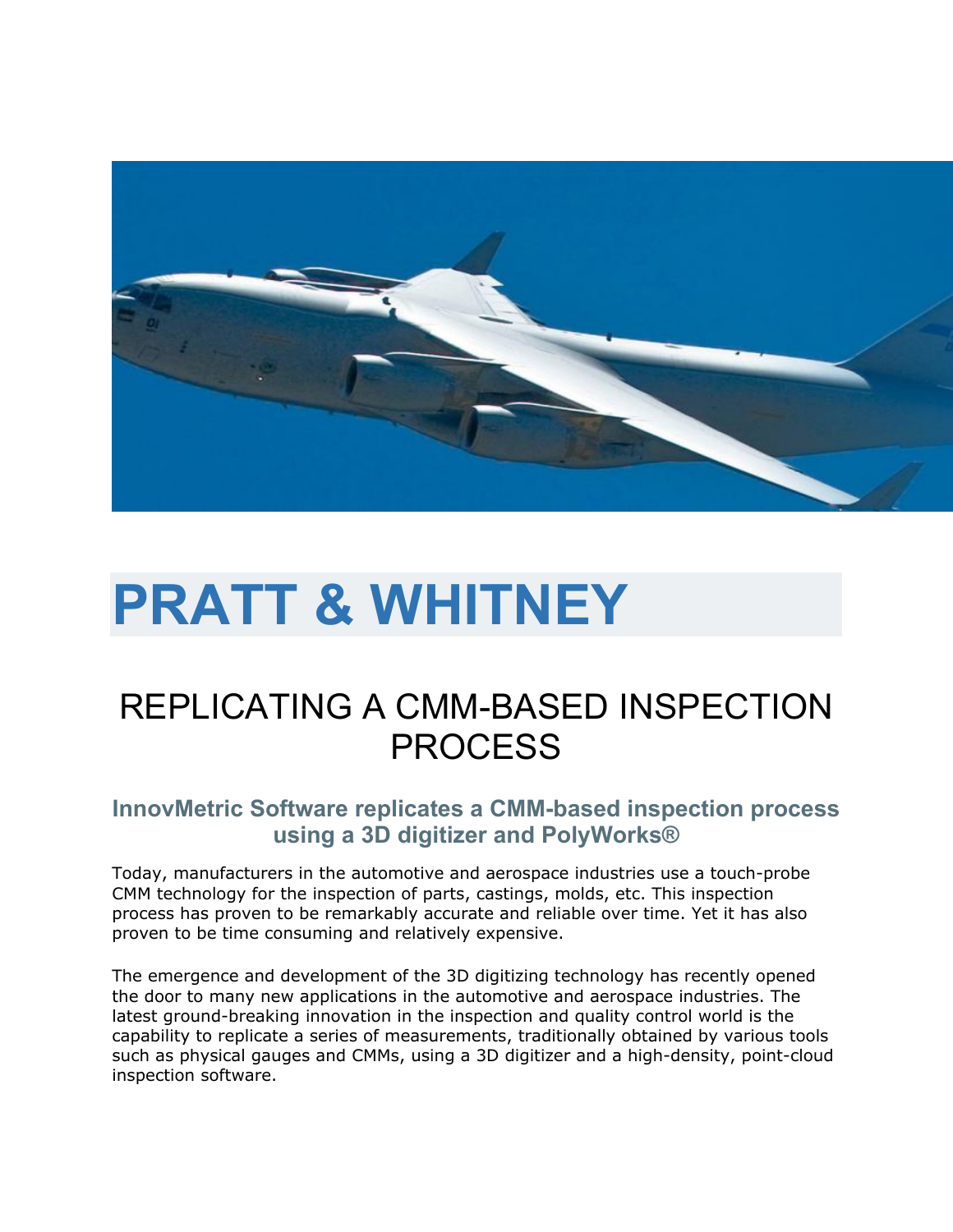Since 2000, InnovMetric Software offers PolyWorks|Inspector™, a powerful software solution that uses high-density point clouds to control the quality of castings/dies/molds, and to approve manufacturing processes through prototype, firstarticle, manufactured, and assembled parts inspection. PolyWorks|Inspector offers a complete toolset for comparing forms and profiles (part-to-part and part-to-CAD), and includes complete GD&T analysis capabilities, as well as a wide array of soft gauging tools (Linear, Radius, Flush & Gap, Thickness, etc.).

## THE CHALLENGE

InnovMetric was asked by world-leading jet engine manufacturer Pratt & Whitney Canada to replicate a traditional part inspection using PolyWorks and a 3D digitizer instead of a traditional coordinate measurement machine (CMM). InnovMetric's applications engineers, along with the development team of Pratt & Whitney Canada, conducted a typical inspection of a diffuser pipe to evaluate the quality of the results obtained with PolyWorks and to compare them to those obtained with a CMM. The experiment successfully showed that PolyWorks can provide accurate results in a fraction of the time of a regular probe-based process.

## THE SOLUTION

For this specific test, a typical inspection with the PolyWorks|Inspector software solution was conducted using a diffuser pipe (a part found inside a jet engine that delivers pressurized air from the compression system to the combustion chamber). "PolyWorks acts as a virtual CMM that probes points on the point cloud instead of on the physical part. This approach allows quality-control specialists to collect tens of thousand of points, and therefore base their analysis on a richer and more complete source of information," stated Marc Soucy, President of InnovMetric Software Inc.

The test was conducted in the following five steps:

## **A) Data Acquisition:**

#### **Step 1. Acquiring the data**

The diffuser pipe was digitized with a 3D digitizer. A high-density point cloud was obtained, providing a rich source of information to quality-control specialists.

### **B) Processing the point cloud with PolyWorks:**

#### **Step 2. First alignment and global comparison**

- The point cloud obtained from the digitizer is aligned to the CAD model using a global best-fit alignment method
- The point cloud and the CAD model are compared to obtain point-to-CAD deviations and generate a pass/fail report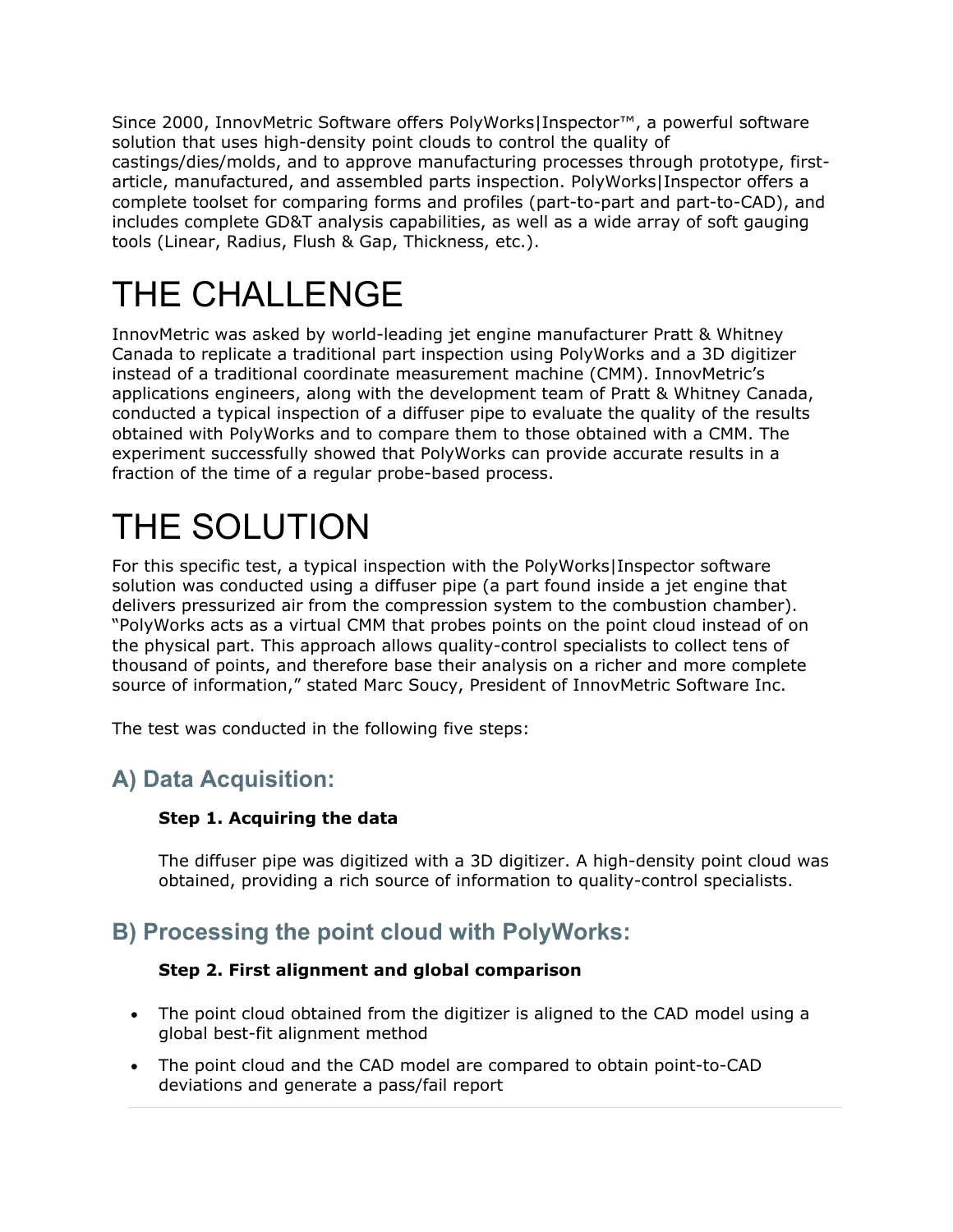#### **Step 3. Second Alignment**

To replicate the CMM alignment, a 3-2-1 alignment is performed using specific features (plane, vector, and origin point) extracted from three cross-sections.

#### **Step 4. Measurement and Comparison**

GD&T programming techniques and cross-sectional analysis are used to obtain four dimensional measurements at 16 cross-sections:

- Area Measurement (from cross-sections)
- Bow Displacement (GD&T)
- N Angle (GD&T)
- Max Deviation (from cross-sections)

#### **Step 5. Report Generation**

A complete report including color maps, spreadsheets, and annotated snapshots is generated. The report is then exported under several file formats, including ASCII, AVI, Excel, HTML, VRML, and Word.

## PolyWorks|Inspector™ reduced the inspection time of a diffuser pipe by more than 75%, while maintaining the accuracy and precision of a traditional CMM!

## THE BENEFITS

PolyWorks' most noticeable features for this experiment:

#### **Cross-sectional analysis**

Global comparison between digitized points and a CAD surface is a powerful tool to help visualize complex deformations introduced by manufacturing processes. However in most cases, a global color map is insufficient for accepting/rejecting a part, as the function of a part generally depends on a list of specific dimensions. In the case of the diffuser pipe, the evolution of the cross-sectional area along the pipe center line is the most critical property that determines if the part is acceptable or not. Many acceptable diffuser pipes could be wastefully rejected if a global point-to-CAD deviation was the sole criterion being considered in the inspection process.

#### **Geometric Dimensioning and Tolerancing analysis**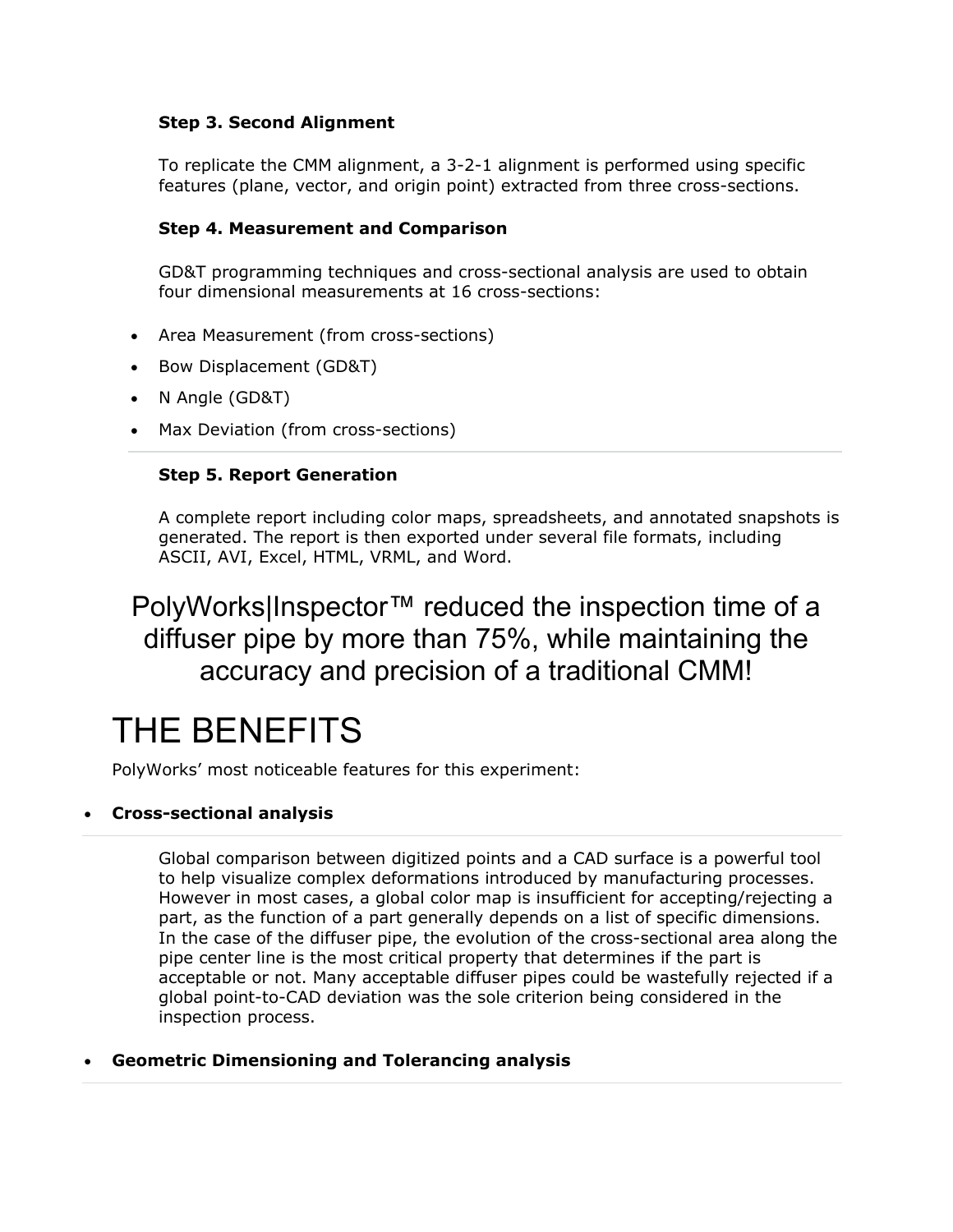A unique aspect of PolyWorks|Inspector is its feature-based measurement process in which each programmed measurement has its own user-defined tolerances. In this project, PolyWorks|Inspector's GD&T tools are used to define relationships between nominal CAD features, the measurements that need to be made, and specific tolerances for each measurement. GD&T objects automatically compute real dimensions on the point cloud, and intelligent tolerance-based pass/fail reports are generated.

#### **Powerful macro programming language**

Analyzing data obtained from the CMM is usually a time-consuming task. To obtain the various measurements, the data is loaded into various software and other operations must be performed manually. Each operation has to be repeated for every new part.

With PolyWorks, a series of measurements can automatically be performed using the advanced macro programming language. For this specific experiment, one of InnovMetric's application engineers took less than two days to develop macros to automate the entire inspection process. As a result, engineers could execute a complete point cloud inspection, from the first alignment to the generation of complete reports, in less than 3 minutes, with just one click of the mouse.

### **Conclusion**

Based on the 10% rule, preliminary results are acceptable since the difference between the scanner results and the CMM results are below 10% of the part tolerance value. A gage R&R (repeatability and reproducibility) test can now be performed to further validate these results.

## SUMMARY

### **Objectives of the experiment**

- Replicate a traditional CMM-based inspection process using a 3D digitizer to capture points, and PolyWorks to process the data set
- Evaluate the quality (accuracy) of the measurements obtained with PolyWorks by comparing them to those obtained with a CMM
- Evaluate the time for completing the inspection of a part using PolyWorks
- Validate the possibility of success of a gauge R&R (repeatability and reproducibility) test

### **Approach**

- 1. Digitize a diffuser pipe with a high-density laser-based digitizer
- 2. Load the data point cloud into PolyWorks and align it to the original CAD model using the IMInspect module